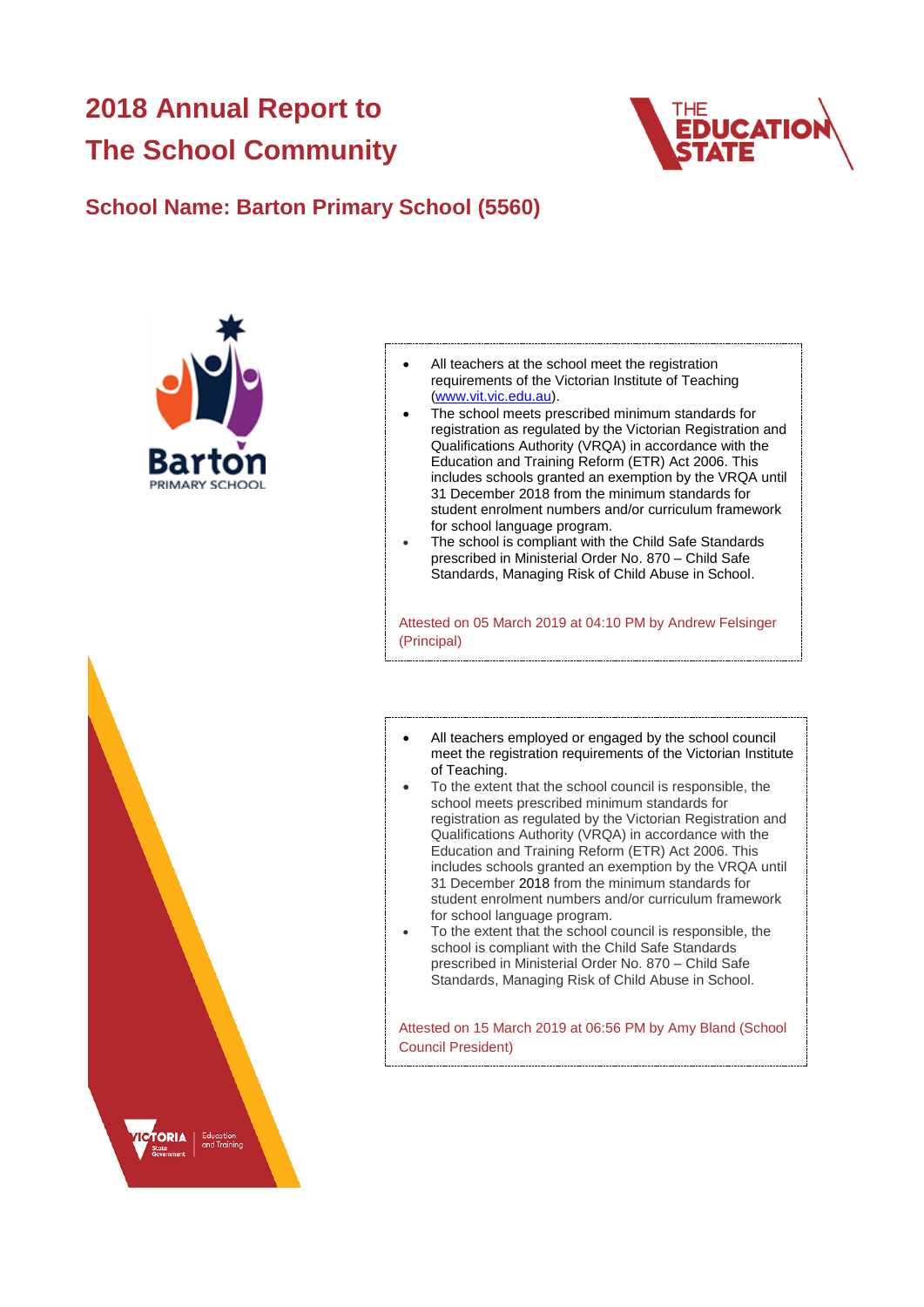# **About Our School**

# **School context**

Barton Primary School is a new PPP (Public/Private Partnerships) school that opened on the first day of the 2017 school year. It is situated in the growth corridor of south east Melbourne in the City of Casey, 5km from the main street of Cranbourne. The school entered its second year with 422 and by the end of the year we had 434 Our staff had an EFT of 31.75 This was broken up into 23.2 Teacher class, 1.75 Principal Class, 3.2 ES Integration, 3.6 ES Administration. Our core buildings can accommodate 475 students. Our projected growth is to be approximately 560 students in 2019 and the school is anticipated to grow to 800+ within 3-5 years. Our student population has 65% English as an Additional Language EAL. The school has been designed to create contemporary learning environments that facilitate learning and a student point of need approach ( targetted Workshops Reading Writing & Number)

Our school vision: To prepare each of our students for success in their ever changing future by providing them with the necessary skills, knowledge and general capabilities.

There are high expectations for all members of our school community, as we aspire to our values of Optimism, Success, Respect and Determination. The over-arching drivers in our curriculum are personalising learning and ensuring that it is purposeful with clearly articulated Learning Intentions and success Criteria. The teachers teach collaboratively and use a variety of approaches, strategies, structures and spaces to facilitate high quality student learning. The school curriculum is based on the Victorian Curriculum and we offer a complete curriculum with the exception of Languages-Spanish We surveyed our community and from this information we decided to offer Spanish. We have advertised the Spanish teacher position 5 times without success. Through the PPP arrangement we are partners with CERES and as such have implemented an Environmental Education program. This is highly regarded and has been staffed accordingly. In addition to this we have implemented specialist teaching areas of Physical Education Music and Visual Arts program. These are all staffed by specialist teachers.

Due to the high EAL component of our student enrolment we have implemented a well researched EAL program and employed staff to deliver it. Our SFO was 0.4925 and the SFOE: 0.4110

Barton Primary School is part of the Casey South Network of schools and our staff are active in many of the Communities of practice and/or collegiate networks.

# **Framework for Improving Student Outcomes (FISO)**

At Barton PS in 2018, we focussed on two FISO Priority Areas:

- Excellence in Teaching and Learning
- Positive Climate for Learning.

Within these Priority Areas, our Improvement initiatives were:

- Building Practice Excellence.
- Curriculum Planning and Assessment,
- Empowering Students and Building School Pride.

These Priority Areas and initiatives are detailed in our 2018 Annual Implementation Plan (AIP). To meet each Improvement Initiative the following Key Improvement Strategies were implemented:

- develop and implement a consistent pedagogical approach,
- implement a PLT model for sustained improvement in teacher practice and student learning,
- implement a coaching model for sustained growth in teaching and learning,
- develop a consistent approach to curriculum planning and assessment,
- develop and assessment and reporting model that is real and ongoing,
- develop and implement a school culture that promotes maximum growth in student learning and
- develop processes that encourages and supports student voice in their learning.

During the self evaluation of our AIP, it was determined that the school predominantly was in the embedding phase of development which is an excellent results for our first 2 years as a school and is reflective of the huge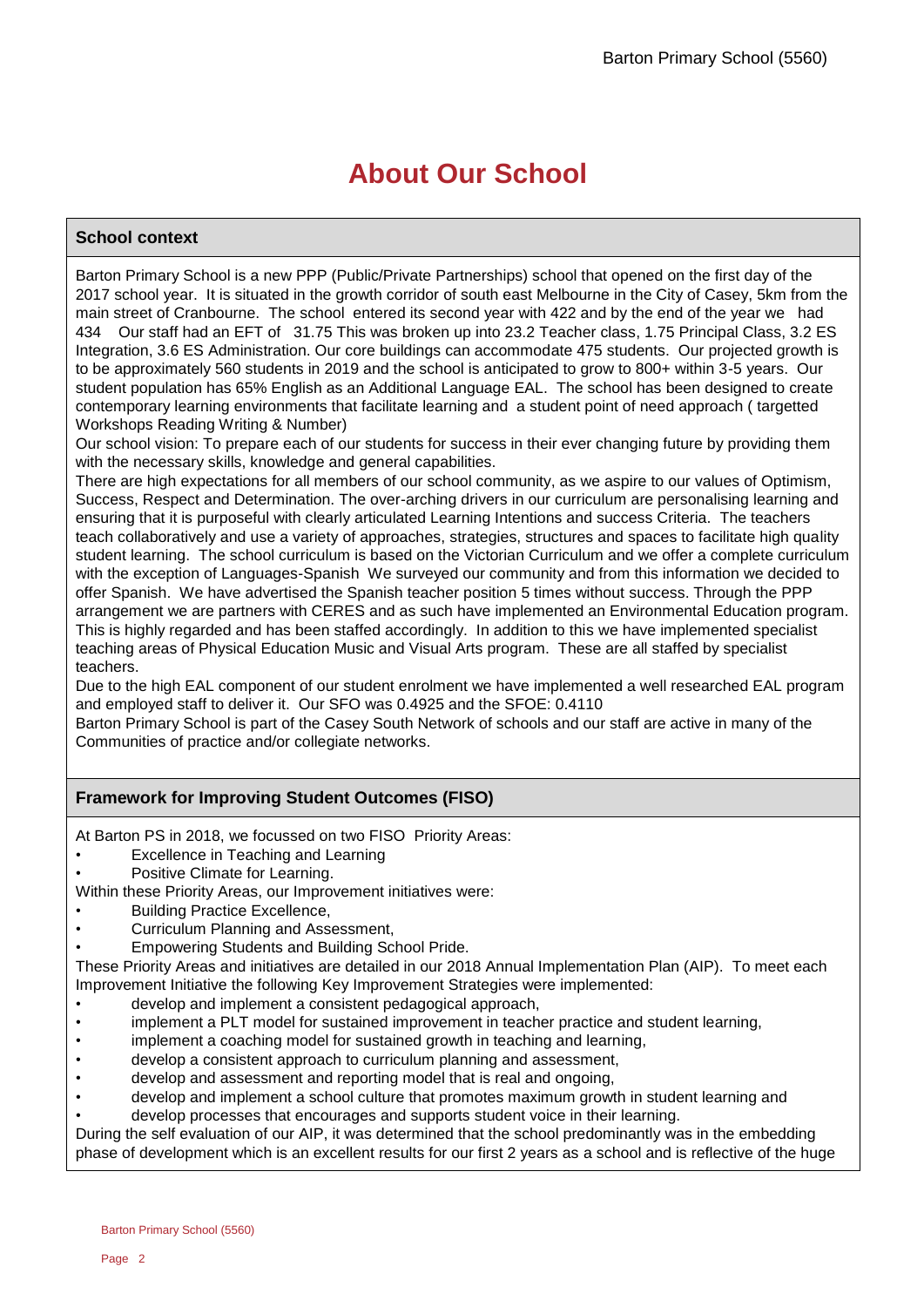volume of work from all staff throughout the year.

## **Achievement**

Our over-arching goal in 2018 was 'to successfully establish Barton PS and set it up for future success'. Our 12 month target for Achievement stated that 'by the end of 2018 every student at Barton PS will have made 12 or more months growth in reading, writing and number'.

Our teachers have a structured assessment program which provides the necessary data to enable informed decisions regarding ongoing student learning growth in reading, writing and number. This data is consistently documented and discussed weekly in Professional Learning Teams. Teacher judgements based on triangulated data (from at least 3 sources) of student achievement have demonstrated that students in Years Prep – 6 are working at or above the expected level in English and is similar to the State Median. This is also the case for Maths.

Our NAPLAN data indicated that in Year 3 Reading and Numeracy both had a lower amount of students in the top 3 bands of testing, compared to the State Median. Our Year 5 students were similar to the State Median in both Reading and Numeracy.

As our school was in its second year, the Achievement level in regards to Learning Gain Years 3 to 5 cannot be measured as there is no data to match the Year 3 2016 data to the Year 5 2018 data.

# **Engagement**

We track student attendance using a third party program – Sentral. Teachers record attendance twice daily. Families are able to access this to advise of absence reasons. Letters are sent home regularly requesting explanations for unexplained absences. Overall we are slightly above the median of all Victorian Government Primary Schools. If a child's attendance falls below 80%, the family is contacted, further work is done with the family to support the student to improve attendance. Our priority areas of OoHC and ATSI students demonstrated excellent attendance in 2018. With both OoHC and ATSI students, apart from 1 at 88.1%, achieving above 90% overall attendance.

In 2018 all year levels demonstrated at or above 92% overall attendance. Year 5 was our highest at 94%. At Barton PS we believe that excellence in teaching and learning augers well for improving and maintaining high attendance rates. We see teaching and learning strategies as integral in creating purposeful learning opportunities for all students. Maintaining a consistent approach to curriculum planning based on researched best practice and providing an assessment model that is real and ongoing assists in the engagement of all students. Clear Learning Intentions and Success Criteria ensure students are engaged and are being taught at their point of need, as determined by the data collected and analysed regularly through the PLTs.

# **Wellbeing**

Wellbeing of staff, students and the community is of high priority and reflected in our AIP with a target of the Parent Opinion Survey, Staff Survey, Attitudes to School Survey and Tell Them From Me (school based-student) survey demonstrating a score above the mean. The KIS of Empowering Students and Building School Pride ensured that we were constantly striving to build a school culture that promoted maximum growth in student learning, community connections and encouraging and supporting student voice. The strategies implemented included providing opportunities for parent and community connections, which were demonstrated in the variety of opportunities for our community to be welcomed into the school, for example Harmony Day, Open mornings and weekly Assemblies. We also worked closely with community organisations such as Mayonne-bulluk kindergarten, local government secondary schools and the City of Casey to establish strong relationships as both the school and community grows.

SRC has continued with representation from all year levels and a student leadership program implemented with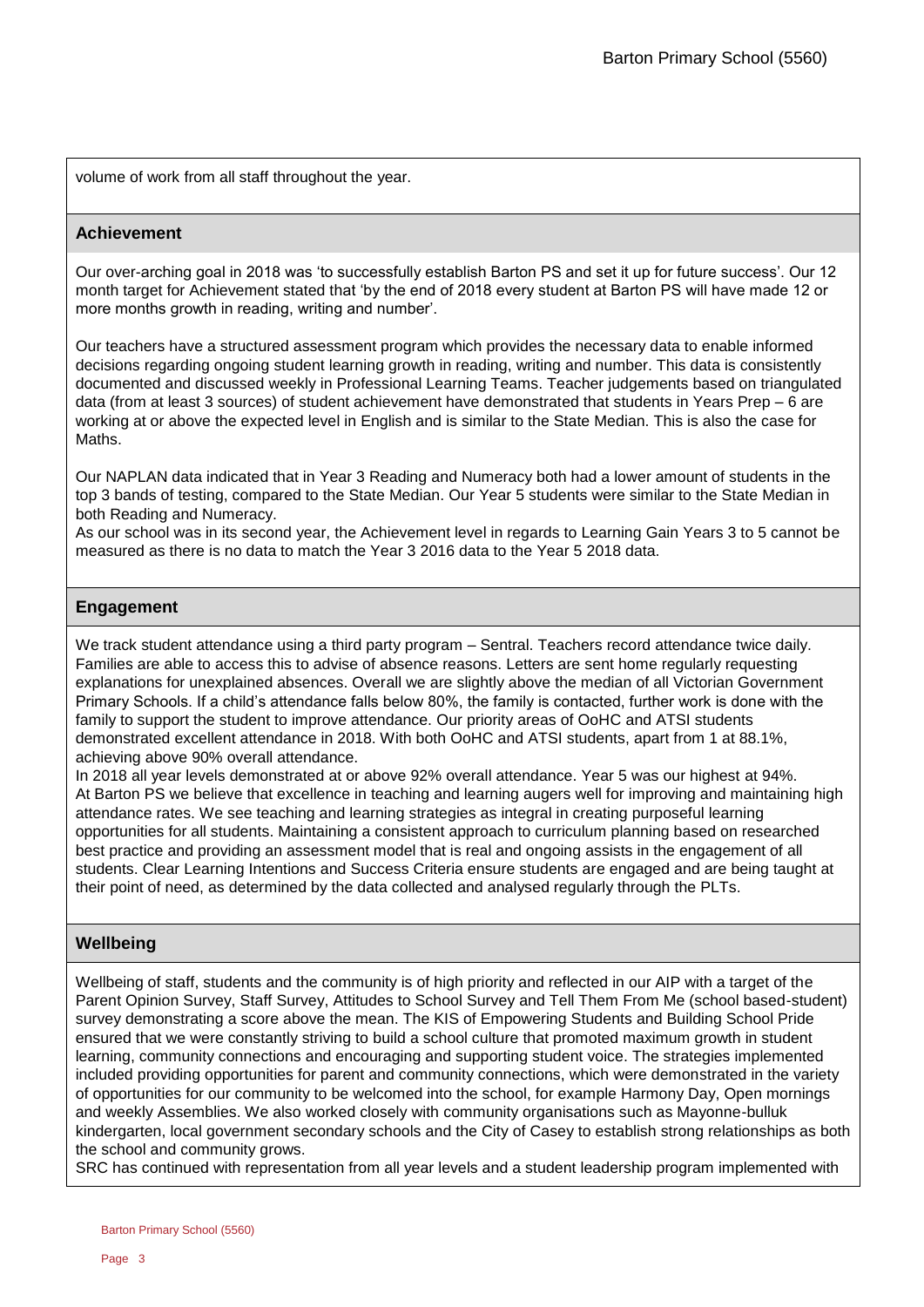a focus on our grade 5 and 6 students in Term 4. Through the Students Attitudes to School survey, it was evident that the Sense of Connectedness factor was similar and slightly above the State median. The Attitudes to School survey also demonstrated that in regards to Management of Bullying, our students were positively satisfied with the school's approach, resulting in our school's overall response being similar to the State median.

# **Financial performance and position**

This was our second year as a school. We carried a surplus of \$140K from 2017 as this was to cover IT Lease #2 and to assist with offsetting any further establishment cost . The 2018 surplus is reflective of cash reserve for year 3 of the IT lease #1 and IT lease #2 year 2 & 3. In 2018 we received equity funding ( \$66K) which we used to support our intervention programs. We collected parent payments for 2019 in 2018 December. This reflected in our available funds. Staffing decisions have contributed to this surplus.

- We budgeted for a Spanish teacher and were not able to appoint (\$80K).
- We had a term without an Assistant Principal ( \$35K)
- We employed a large number of graduate teachers. We have committed funds to offset increment creep as they become more experienced over the next 5 years.

Due to our surplus we are not doing any fundraising with the exception of student led Social Service events for Kid to Kid charities.

We have successfully applied for the Sporting Schools Grant and have used those funds to enhance our Phys Ed & Sport program.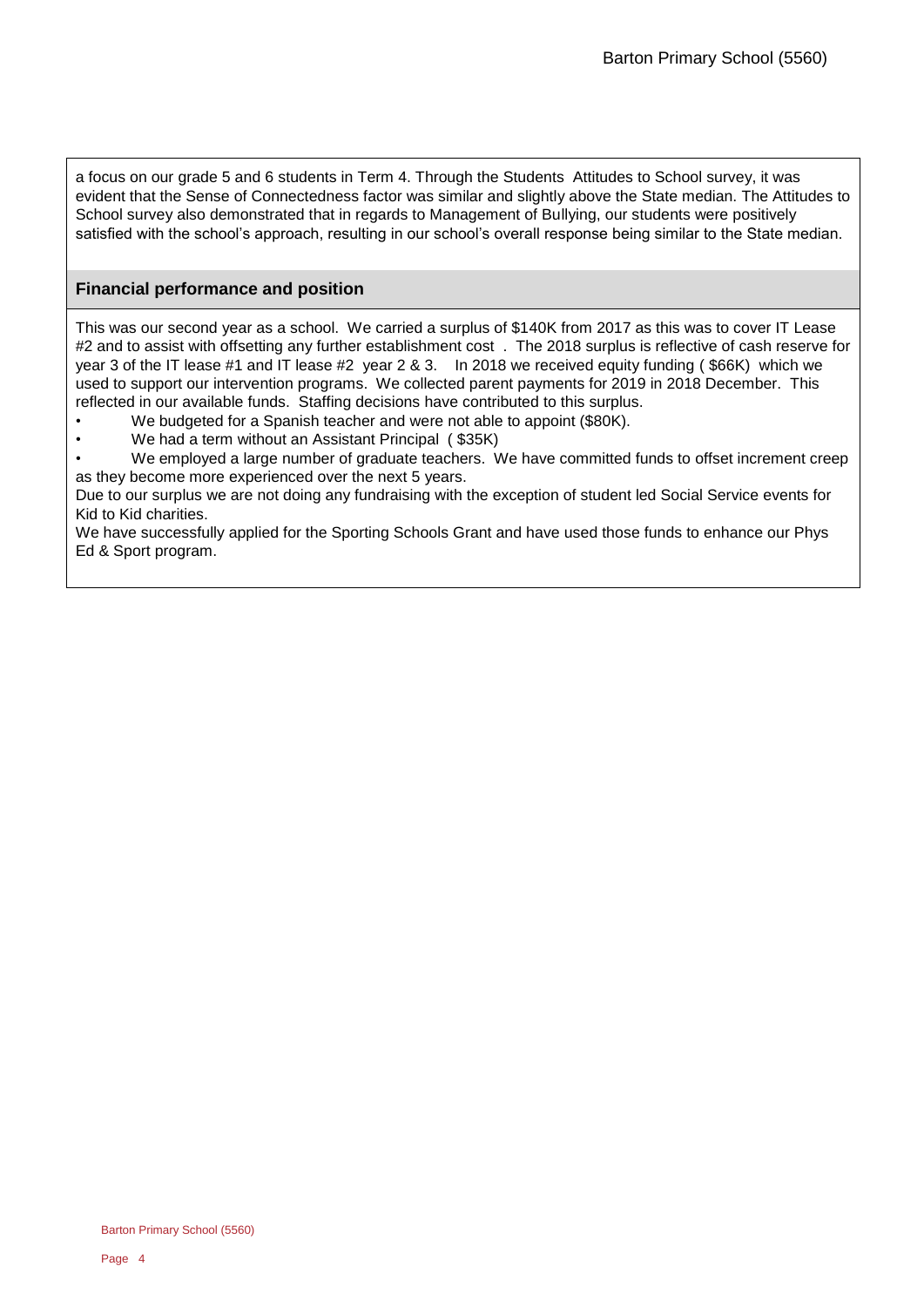

# **Performance Summary**

The Government School Performance Summary provides an overview of how this school is contributing to the objectives of the Education State and how it compares to other Victorian Government schools.

All schools work in partnership with their school community to improve outcomes for children and young people. Sharing this information with parents and the wider school community helps to support community engagement in student learning, a key priority of the Framework for Improving Student Outcomes.

Refer to the 'How to read the Annual Report' section for help on how to interpret this report.

### **SCHOOL PROFILE**

*Key: "Middle 60 percent low" to "middle 60 percent high" is the range of results for the middle 60 percent of Victorian Government primary school type.*

#### **Enrolment Profile**

A total of 419 students were enrolled at this school in 2018, 214 female and 205 male.

48 percent of students had English as an additional language and np percent were Aboriginal or Torres Strait Islander.

#### **Overall Socio-Economic Profile**

The overall school's socio-economic profile is based on the school's Student Family Occupation and Education index (SFOE) which takes into account parents' occupations and education.

Possible socio-economic band values are: Low, Low-Medium, Medium and High.

This school's socio-economic band value is: Medium

#### **Parent Satisfaction Summary**

The percent endorsement by parents on their school satisfaction level as reported in the annual Parent Opinion Survey.

Percent endorsement indicates the percent of positive responses (agree or strongly agree) from parents who responded to the survey.

| <b>Parent Satisfaction</b>        | <b>School</b>  | <b>State Median</b> |                | Middle 60<br>percent low |  | Middle 60<br>percent high |
|-----------------------------------|----------------|---------------------|----------------|--------------------------|--|---------------------------|
|                                   | <b>Percent</b> | <b>Percent</b>      | <b>Percent</b> | <b>Percent</b>           |  |                           |
| Percent endorsement (latest year) | 78.3           | 85.1                | 78.3           | 91.6                     |  |                           |

#### **School Staff Survey**

The percent endorsement by staff on School Climate, as reported in the annual School Staff Survey.

Percent endorsement indicates the percent of positive responses (agree or strongly agree) from staff who responded to the survey.

Data is suppressed for schools with three or less respondents to the survey for confidentiality reasons.

| <b>School Climate</b>             | <b>School</b>  | <b>State Median</b> | Middle 60<br>percent low |                |
|-----------------------------------|----------------|---------------------|--------------------------|----------------|
|                                   | <b>Percent</b> | <b>Percent</b>      | <b>Percent</b>           | <b>Percent</b> |
| Percent endorsement (latest year) | 86.5           | 77.7                | 66.6                     | 86.7           |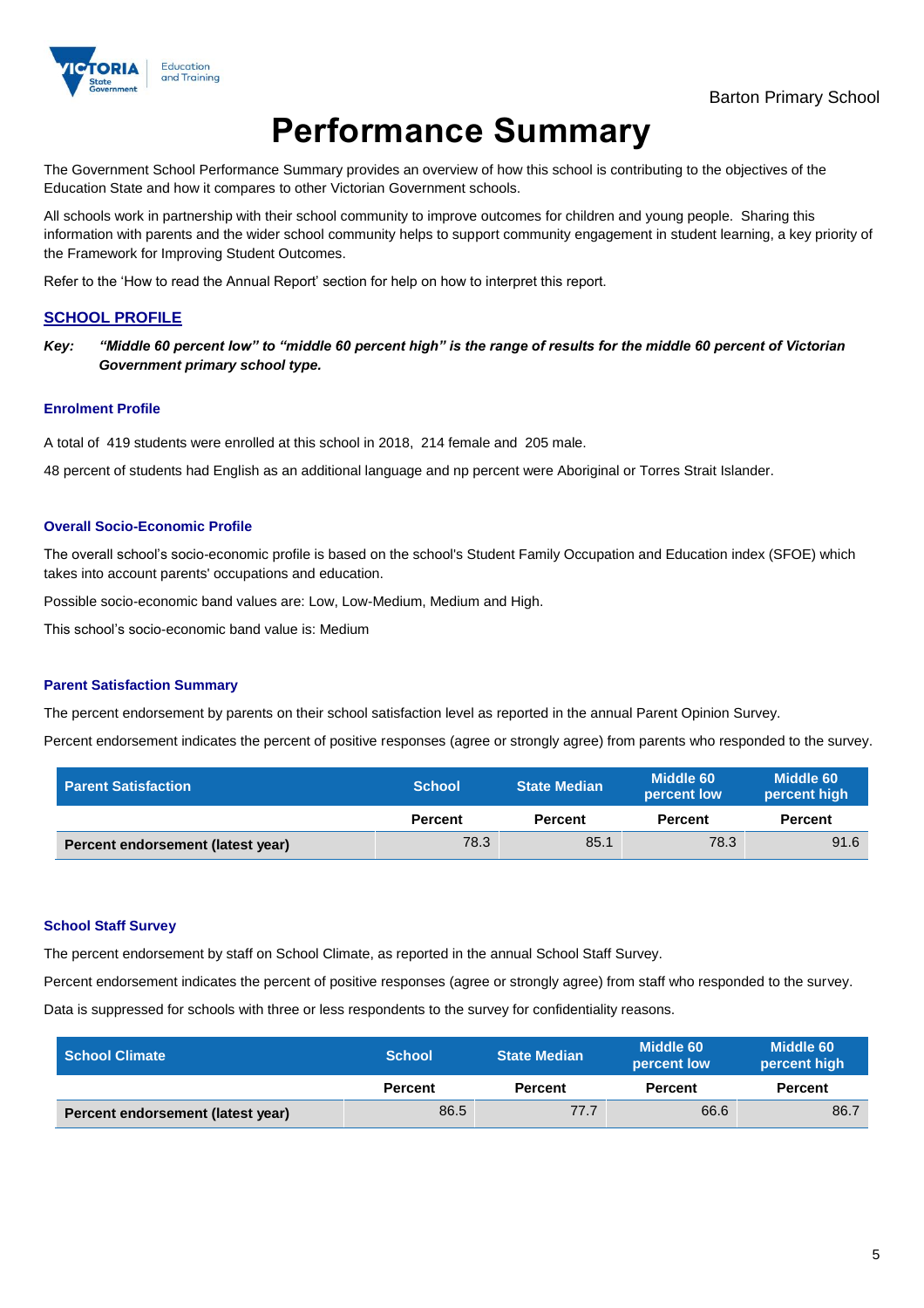

*Key: "Middle 60 percent low" to "middle 60 percent high" is the range of results for the middle 60 percent of Victorian Government primary year levels.*

*"School Comparison" is a way of comparing school performance that takes into account the different student intake characteristics of each school. Possible School Comparison values are 'Lower' (lower than expected), 'Similar' (as expected) or 'Higher' (higher than expected).*

## **ACHIEVEMENT**

#### **Teacher Judgement of student achievement**

Percentage of students in year levels Prep to 6 working at or above age expected standards in:

- English
- **Mathematics**

| Teacher Judgments at or above age expected<br>standards (latest year) | <b>School</b>  | <b>State</b><br><b>Median</b> | <b>Middle 60</b><br>percent low | <b>Middle 60</b><br>percent<br>high | <b>School</b><br><b>Comparison</b> |
|-----------------------------------------------------------------------|----------------|-------------------------------|---------------------------------|-------------------------------------|------------------------------------|
| Domain                                                                | <b>Percent</b> | <b>Percent</b>                | <b>Percent</b>                  | <b>Percent</b>                      |                                    |
| English                                                               | 89.1           | 90.1                          | 82.6                            | 95.3                                | Similar                            |
| Mathematics                                                           | 91.0           | 91.1                          | 84.0                            | 96.4                                | Similar                            |

## **NAPLAN Year 3 and Year 5**

The percentage of students in the top three bands of testing in NAPLAN at year levels 3 and 5.

Year 3 assessments are reported on a scale from Bands 1 to 6.

Year 5 assessments are reported on a scale from Bands 3 to 8.

| <b>NAPLAN top 3 bands</b><br>(latest year) |                        | <b>School</b>  | <b>State</b><br><b>Median</b> | <b>Middle 60</b><br>percent<br>low | Middle 60<br>percent<br>high | <b>School</b><br><b>Comparison</b> |
|--------------------------------------------|------------------------|----------------|-------------------------------|------------------------------------|------------------------------|------------------------------------|
| Year Level                                 | Domain - measure       | <b>Percent</b> | <b>Percent</b>                | <b>Percent</b>                     | <b>Percent</b>               |                                    |
| Year <sub>3</sub>                          | Reading (latest year)  | 63.6           | 76.5                          | 62.0                               | 89.2                         | Lower                              |
| Year <sub>3</sub>                          | Numeracy (latest year) | 45.5           | 72.5                          | 53.6                               | 87.5                         | Lower                              |
| Year <sub>5</sub>                          | Reading (latest year)  | 59.4           | 64.9                          | 48.8                               | 80.0                         | Similar                            |
| Year 5                                     | Numeracy (latest year) | 48.4           | 55.6                          | 37.0                               | 75.0                         | Similar                            |

| NAPLAN top 3 bands<br>(4 year average) |                           | <b>School</b>  | <b>State</b><br><b>Median</b> | <b>Middle 60</b><br>percent<br>low | <b>Middle 60</b><br>percent<br>high | <b>School</b><br><b>Comparison</b> |
|----------------------------------------|---------------------------|----------------|-------------------------------|------------------------------------|-------------------------------------|------------------------------------|
| <b>Year Level</b>                      | Domain - measure          | <b>Percent</b> | <b>Percent</b>                | <b>Percent</b>                     | <b>Percent</b>                      |                                    |
| Year <sub>3</sub>                      | Reading (4 year average)  | 64.2           | 71.4                          | 57.6                               | 83.6                                | Lower                              |
| Year <sub>3</sub>                      | Numeracy (4 year average) | 45.5           | 65.7                          | 51.2                               | 80.0                                | Lower                              |
| Year <sub>5</sub>                      | Reading (4 year average)  | 57.1           | 61.2                          | 47.0                               | 75.5                                | Lower                              |
| Year 5                                 | Numeracy (4 year average) | 52.7           | 54.8                          | 39.2                               | 71.4                                | Similar                            |

#### **NAPLAN Learning Gain**

Learning gain of students from year levels 3 to 5 in the following domains; Reading, Numeracy, Writing, Spelling and Grammar and Punctuation.

NAPLAN learning gain is determined by comparing a student's current year result to the results of all 'similar' Victorian students (i.e. students in all sectors in the same year level who had the same score two years prior). If the student's gain is in the top 25 percent of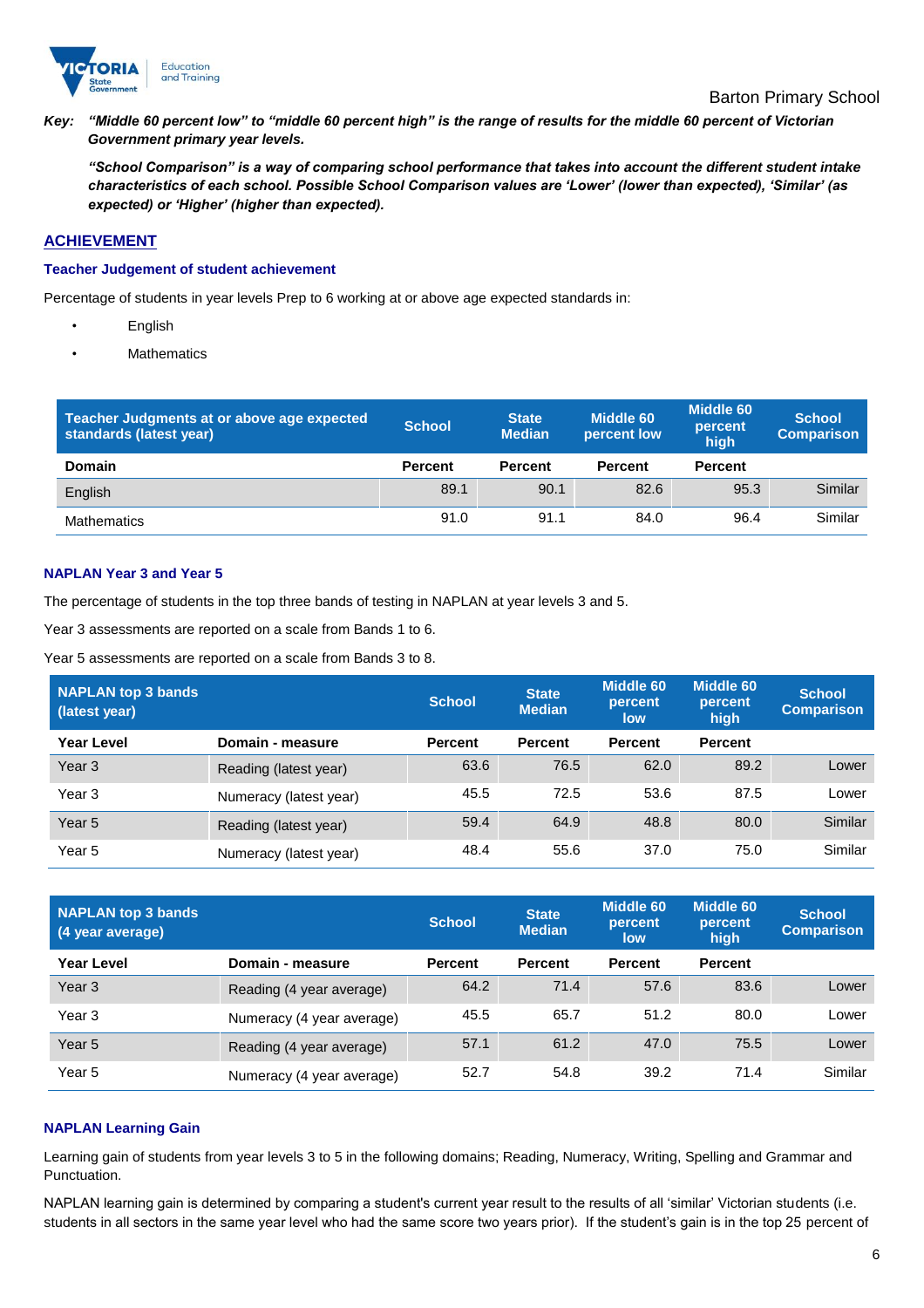

# Barton Primary School

their cohort, their gain level is categorised as 'High'. If their gain is in the bottom 25 percent of their cohort, their gain level is 'Low', and for the remaining 50 percent of gains the gain level is categorised as 'Medium'.

The table below displays the percentage of students in each of the Learning Gain levels in this school for each NAPLAN domain.

| <b>NAPLAN Learning Gain</b>    | <b>Low Growth</b> | <b>Medium Growth</b> | <b>High Growth</b> |
|--------------------------------|-------------------|----------------------|--------------------|
| <b>Domain</b>                  | <b>Percent</b>    | <b>Percent</b>       | <b>Percent</b>     |
| Reading                        | 26.7              | 56.7                 | 16.7               |
| Numeracy                       | 37.9              | 51.7                 | 10.3               |
| Writing                        | 20.0              | 66.7                 | 13.3               |
| Spelling                       | 23.3              | 50.0                 | 26.7               |
| <b>Grammar and Punctuation</b> | 33.3              | 56.7                 | 10.0               |

### **ENGAGEMENT**

### **Average Number of Student Absence Days**

Absence from school can impact on students' learning. A school comparison rating of 'Higher' indicates this school records less absences than expected, given the background characteristics of students. A rating of 'Lower' indicates this school records more absences than expected.

Common reasons for non-attendance include illness and extended family holidays.

| Average number of absence days                  | <b>School</b> | <b>State</b><br><b>Median</b> | Middle 60<br>percent<br>low | Middle 60<br>percent<br>high | <b>School</b><br><b>Comparison</b> |
|-------------------------------------------------|---------------|-------------------------------|-----------------------------|------------------------------|------------------------------------|
|                                                 | <b>Number</b> | <b>Number</b>                 | <b>Number</b>               | <b>Number</b>                |                                    |
| Average number of absence days (latest year)    | 15.7          | 15.1                          | 12.9                        | 18.1                         | Similar                            |
| Average number of absence days (4 year average) | 15.7          | 15.2                          | 13.2                        | 17.8                         | Similar                            |

#### **Attendance Rate**

Average 2018 attendance rate by year level:

| <b>Year Level</b>             | <b>Prep</b>    | Year 1         | <b>Year 2</b> | Year 3         | Year 4         | Year 5         | Year 6'        |
|-------------------------------|----------------|----------------|---------------|----------------|----------------|----------------|----------------|
|                               | <b>Percent</b> | <b>Percent</b> | Percent       | <b>Percent</b> | <b>Percent</b> | <b>Percent</b> | <b>Percent</b> |
| Attendance Rate (latest year) | 92             | 92             | 92            | 93             | 92             | 94             | 93             |

#### **WELLBEING**

# **Student Attitudes to School – Sense of Connectedness**

The percent endorsement on Sense of Connectedness factor, as reported in the Attitudes to School Survey completed annually by Victorian Government school students in year levels 4 to 6.

Percent endorsement indicates the percent of positive responses (agree or strongly agree).

| <b>Sense of Connectedness</b>        | <b>School</b>  | <b>State</b><br><b>Median</b> | Middle 60<br>percent low | Middle 60<br>percent high | <b>School</b><br><b>Comparison</b> |
|--------------------------------------|----------------|-------------------------------|--------------------------|---------------------------|------------------------------------|
|                                      | <b>Percent</b> | <b>Percent</b>                | <b>Percent</b>           | <b>Percent</b>            |                                    |
| Percent endorsement (latest year)    | 83.1           | 81.1                          | 72.6                     | 89.0                      | Similar                            |
| Percent endorsement (2 year average) | 84.4           | 81.7                          | 73.8                     | 88.7                      | Similar                            |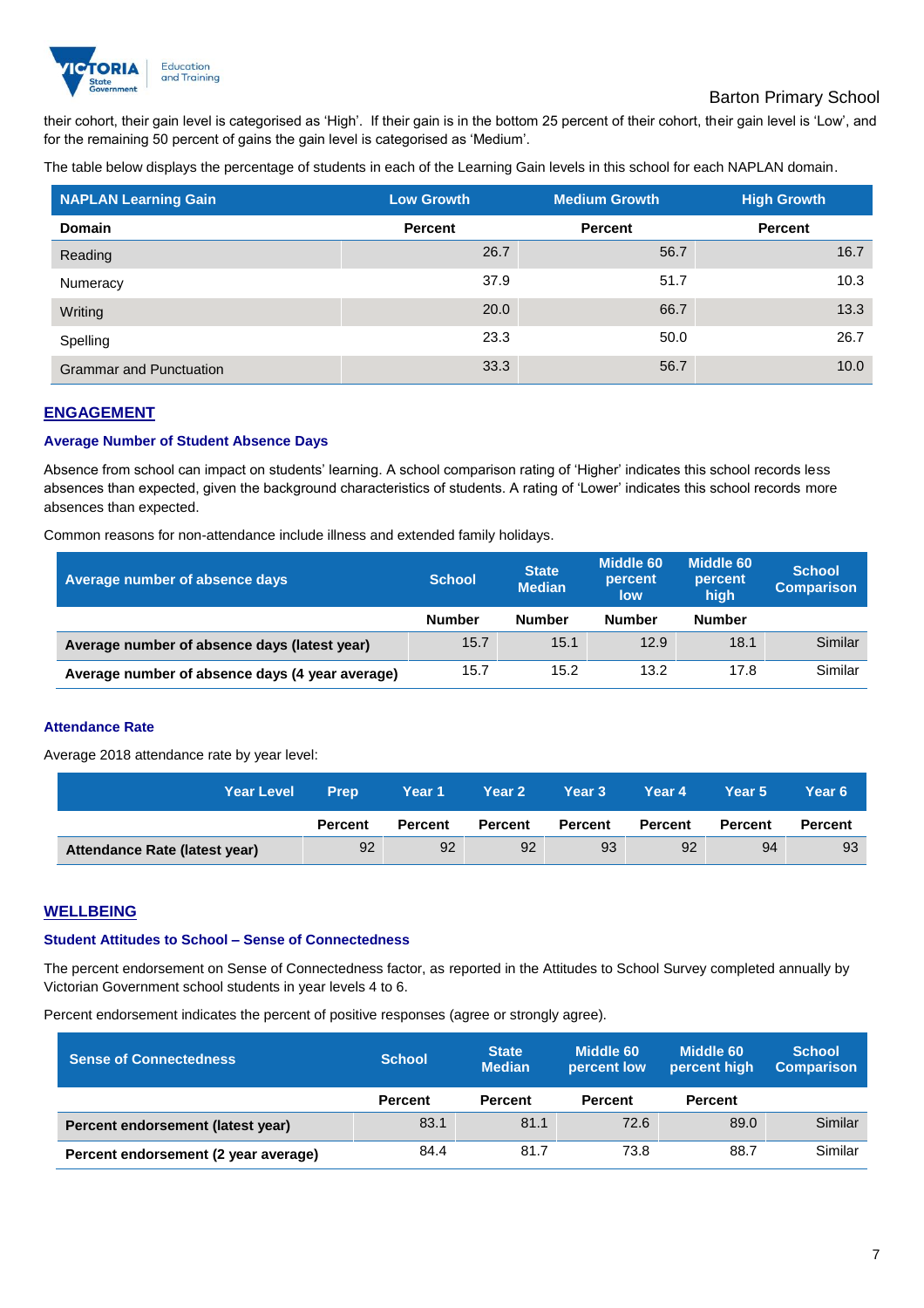

## **Student Attitudes to School – Management of Bullying**

The percent endorsement on Management of Bullying factor, as reported in the Attitudes to School Survey completed annually by Victorian Government school students in year levels 4 to 6.

Percent endorsement indicates the percent of positive responses (agree or strongly agree).

| <b>Management of Bullying</b>        | <b>School</b>  | <b>State</b><br><b>Median</b> | Middle 60<br>percent low | Middle 60<br>percent high | <b>School</b><br><b>Comparison</b> |
|--------------------------------------|----------------|-------------------------------|--------------------------|---------------------------|------------------------------------|
|                                      | <b>Percent</b> | <b>Percent</b>                | <b>Percent</b>           | <b>Percent</b>            |                                    |
| Percent endorsement (latest year)    | 79.1           | 81.2                          | 72.2                     | 90.3                      | Similar                            |
| Percent endorsement (2 year average) | 82.2           | 81.8                          | 73.7                     | 89.7                      | Similar                            |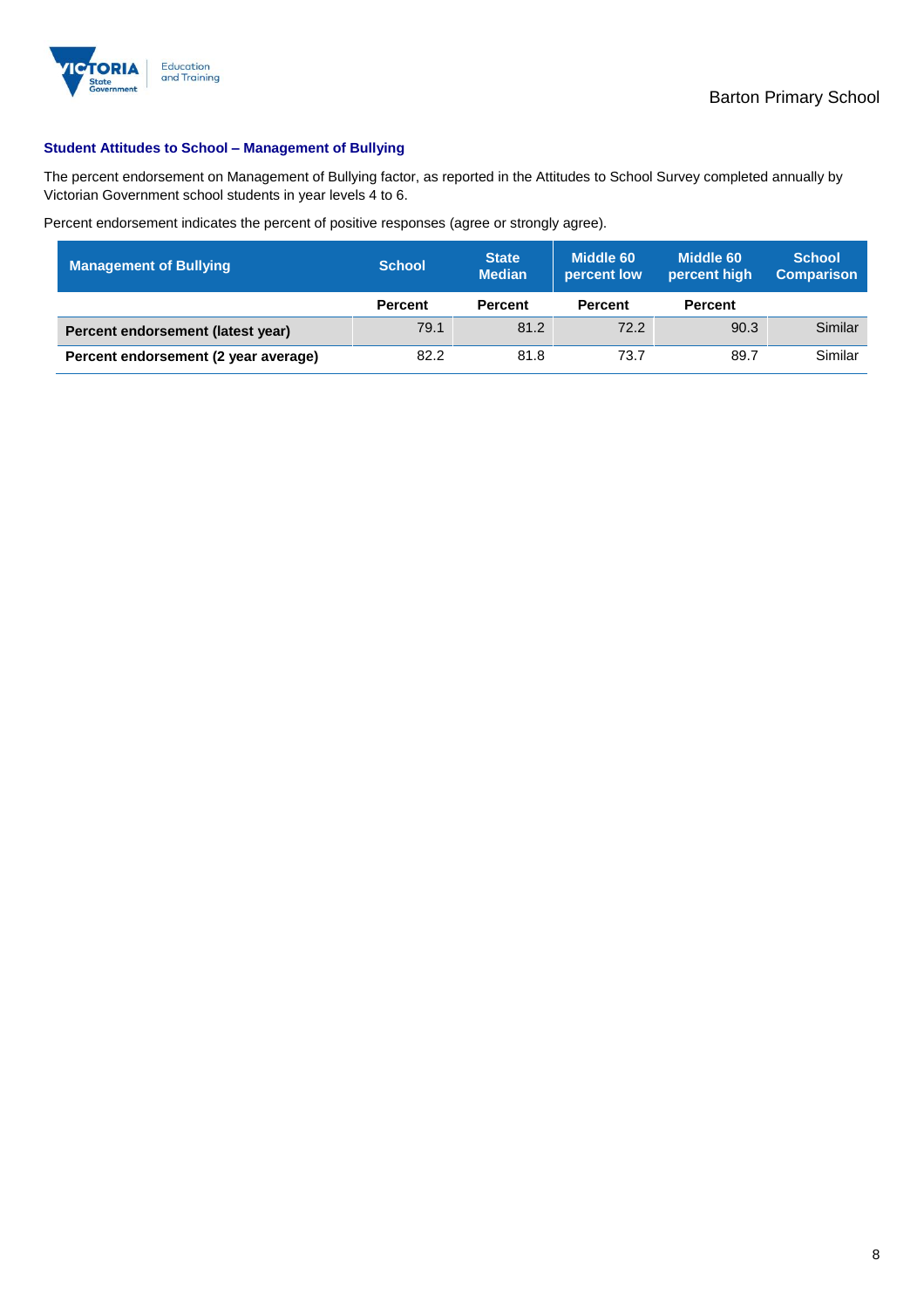

# **Financial Performance and Position**

# **FINANCIAL PERFORMANCE - OPERATING STATEMENT SUMMARY FOR THE YEAR ENDING 31 DECEMBER,**

**2018**

| Revenue                                             | Actual        |
|-----------------------------------------------------|---------------|
| Student Resource Package                            | \$3,351,059   |
| Government Provided DET Grants                      | \$325,508     |
| Government Grants Commonwealth                      | \$4,700       |
| Government Grants State                             | \$0           |
| Revenue Other                                       | \$21,730      |
| <b>Locally Raised Funds</b>                         | \$157,801     |
| <b>Total Operating Revenue</b>                      | \$3,860,798   |
|                                                     |               |
| Equity <sup>1</sup>                                 | <b>Actual</b> |
| Equity (Social Disadvantage)                        | \$61,772      |
| Equity (Catch Up)                                   | \$0           |
| <b>Transition Funding</b>                           | \$0           |
| Equity (Social Disadvantage - Extraordinary Growth) | \$4,610       |
| <b>Equity Total</b>                                 | \$66,382      |
|                                                     |               |
|                                                     |               |
| Expenditure                                         | <b>Actual</b> |
| Student Resource Package <sup>2</sup>               | \$2,757,207   |
| Adjustments                                         | \$0           |
| <b>Books &amp; Publications</b>                     | \$3,831       |
| <b>Communication Costs</b>                          | \$4,386       |
| Consumables                                         | \$126,057     |
| Miscellaneous Expense <sup>3</sup>                  | \$196,558     |
| <b>Professional Development</b>                     | \$18,157      |
| <b>Property and Equipment Services</b>              | \$92,728      |
| Salaries & Allowances <sup>4</sup>                  | \$0           |
| Trading & Fundraising                               | \$10,384      |
| <b>Travel &amp; Subsistence</b>                     | \$502         |
| <b>Utilities</b>                                    | \$80,329      |
| <b>Total Operating Expenditure</b>                  | \$3,290,138   |
| <b>Net Operating Surplus/-Deficit</b>               | \$570,660     |

# **FINANCIAL POSITION AS AT 31 DECEMBER, 2018**

| <b>Funds available</b>        | Actual    |
|-------------------------------|-----------|
| High Yield Investment Account | \$98,428  |
| <b>Official Account</b>       | \$58,307  |
| <b>Other Accounts</b>         | \$2,021   |
| <b>Total Funds Available</b>  | \$158,756 |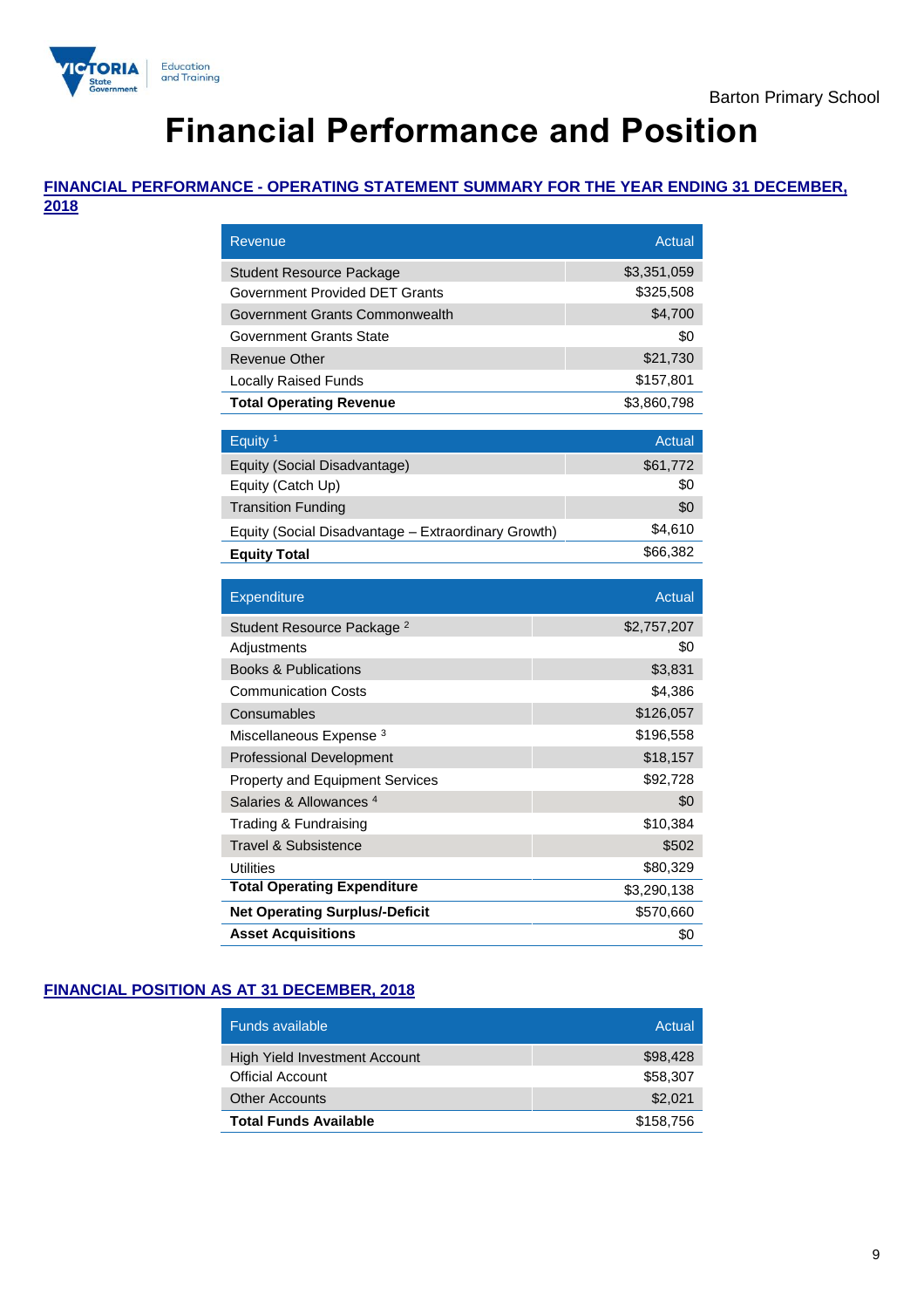

| <b>Financial Commitments</b>                    | Actual    |
|-------------------------------------------------|-----------|
| <b>Operating Reserve</b>                        | \$88,283  |
| Other Recurrent Expenditure                     | \$9,968   |
| <b>Provision Accounts</b>                       | \$0       |
| <b>Funds Received in Advance</b>                | \$116,154 |
| School Based Programs                           | \$0       |
| Beneficiary/Memorial Accounts                   | \$0       |
| Cooperative Bank Account                        | \$0       |
| <b>Funds for Committees/Shared Arrangements</b> | \$0       |
| Repayable to the Department                     | \$0       |
| Asset/Equipment Replacement < 12 months         | \$0       |
| Capital - Buildings/Grounds < 12 months         | \$0       |
| Maintenance - Buildings/Grounds < 12 months     | \$0       |
| Asset/Equipment Replacement > 12 months         | \$0       |
| Capital - Buildings/Grounds > 12 months         | \$0       |
| Maintenance - Buildings/Grounds > 12 months     | \$0       |
| <b>Total Financial Commitments</b>              | \$214,405 |

- 1. The equity funding reported above is a subset of the overall revenue reported by the school.<br>2. Student Resource Package Expenditure figures are as of 04 Mar 2019 and are subject to ch
- Student Resource Package Expenditure figures are as of 04 Mar 2019 and are subject to change during the reconciliation process.
- 3. Misc Expenses may include bank charges, health and personal development, administration charges, camp/excursion costs and taxation charges.
- 4. Salaries and Allowances refers to school-level payroll.

*All funds received from the Department, or raised by the school, have been expended, or committed to subsequent years, to support the achievement of educational outcomes and other operational needs of the school, consistent with Department policies, School Council approvals and the intent/purposes for which funding was provided or raised.*